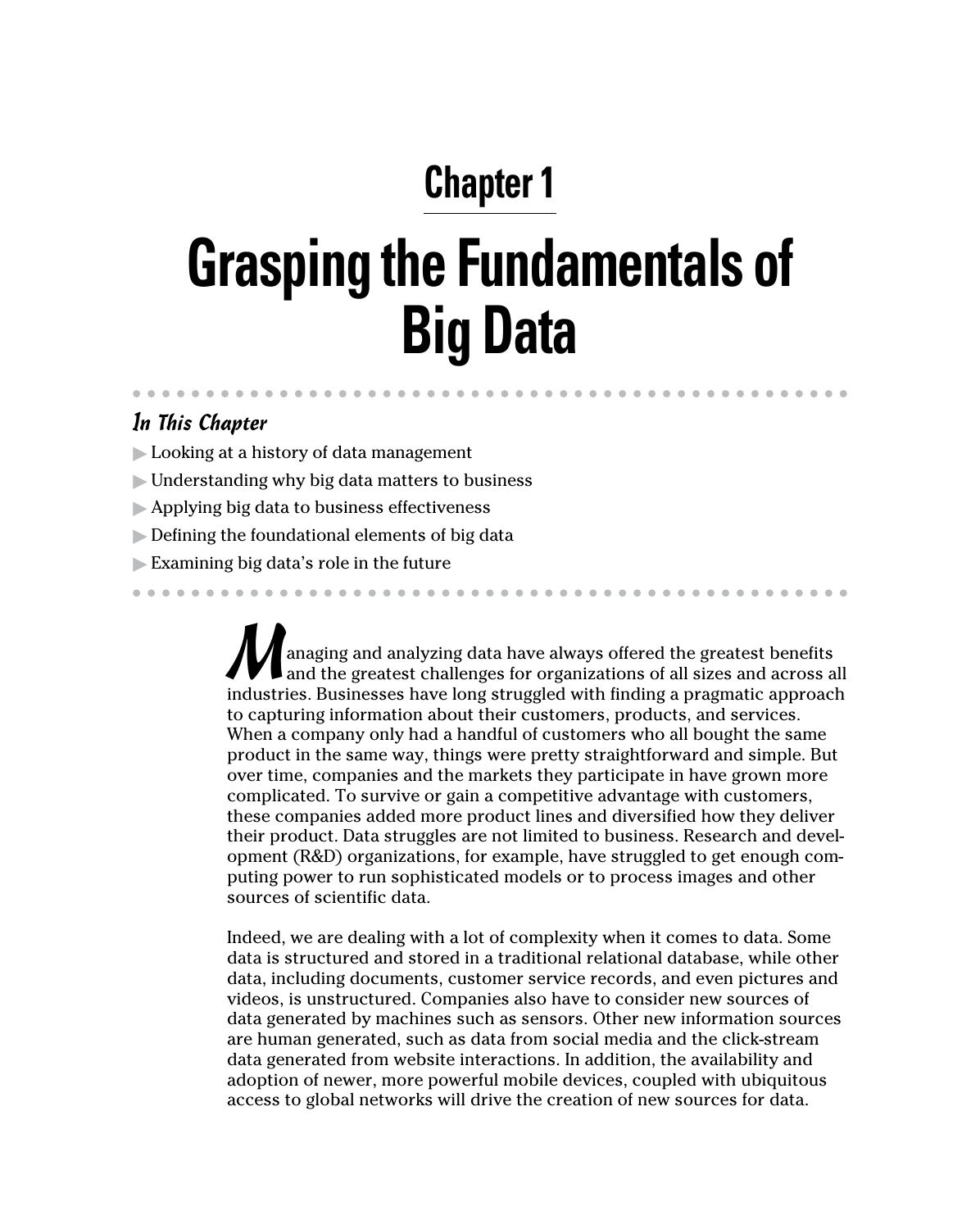Although each data source can be independently managed and searched, the challenge today is how companies can make sense of the intersection of all these different types of data. When you are dealing with so much information in so many different forms, it is impossible to think about data management in traditional ways. Although we have always had a lot of data, the difference today is that significantly more of it exists, and it varies in type and timeliness. Organizations are also finding more ways to make use of this information than ever before. Therefore, you have to think about managing data differently. That is the opportunity and challenge of big data. In this chapter, we provide you a context for what the evolution of the movement to big data is all about and what it means to your organization.

# The Evolution of Data Management

It would be nice to think that each new innovation in data management is a fresh start and disconnected from the past. However, whether revolutionary or incremental, most new stages or waves of data management build on their predecessors. Although data management is typically viewed through a software lens, it actually has to be viewed from a holistic perspective. Data management has to include technology advances in hardware, storage, networking, and computing models such as virtualization and cloud computing. The convergence of emerging technologies and reduction in costs for everything from storage to compute cycles have transformed the data landscape and made new opportunities possible.

As all these technology factors converge, it is transforming the way we manage and leverage data. Big data is the latest trend to emerge because of these factors. So, what is big data and why is it so important? Later in the book, we provide a more comprehensive definition. To get you started, big data is defined as any kind of data source that has at least three shared characteristics:

- ✓ Extremely large *Volumes* of data
- ✓ Extremely high *Velocity* of data
- ✓ Extremely wide *Variety* of data

Big data is important because it enables organizations to gather, store, manage, and manipulate vast amounts data at the right speed, at the right time, to gain the right insights. But before we delve into the details of big data, it is important to look at the evolution of data management and how it has led to big data. Big data is not a stand-alone technology; rather, it is a combination of the last 50 years of technology evolution.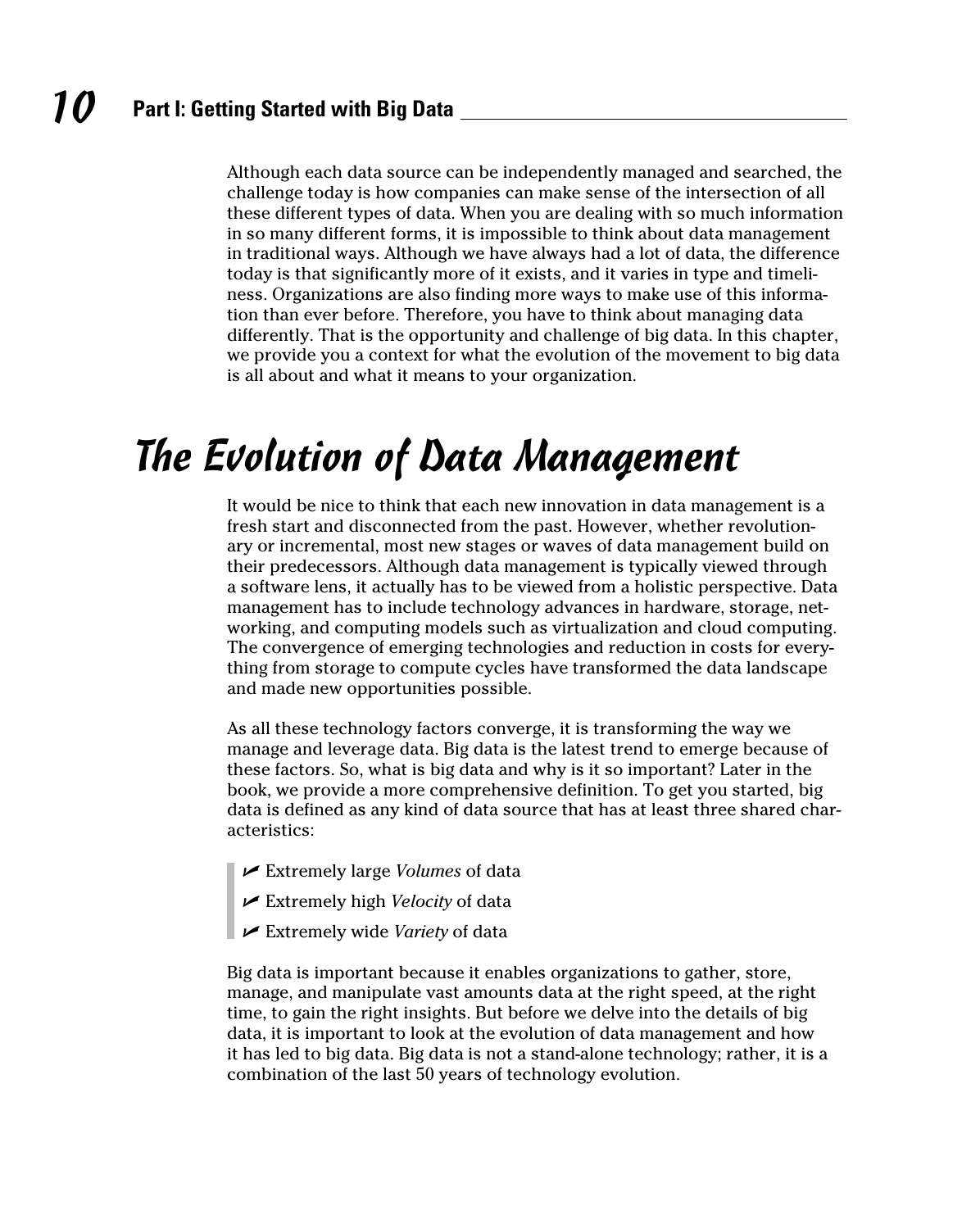Organizations today are at a tipping point in data management. We have moved from the era where the technology was designed to support a specific business need, such as determining how many items were sold to how many customers, to a time when organizations have more data from more sources than ever before. All this data looks like a potential gold mine, but like a gold mine, you only have a little gold and lot more of everything else. The technology challenges are "How do you make sense of that data when you can't easily recognize the patterns that are the most meaningful for your business decisions? How does your organization deal with massive amounts of data in a meaningful way?" Before we get into the options, we take a look at the evolution of data management and see how these waves are connected.

# Understanding the Waves of Managing Data

Each data management wave is born out of the necessity to try and solve a specific type of data management problem. Each of these waves or phases evolved because of cause and effect. When a new technology solution came to market, it required the discovery of new approaches. When the relational database came to market, it needed a set of tools to allow managers to study the relationship between data elements. When companies started storing unstructured data, analysts needed new capabilities such as natural language–based analysis tools to gain insights that would be useful to business. If you were a search engine company leader, you began to realize that you had access to immense amounts of data that could be monetized. To gain value from that data required new innovative tools and approaches.

The data management waves over the past five decades have culminated in where we are today: the initiation of the big data era. So, to understand big data, you have to understand the underpinning of these previous waves. You also need to understand that as we move from one wave to another, we don't throw away the tools and technology and practices that we have been using to address a different set of problems.

### Wave 1: Creating manageable data structures

As computing moved into the commercial market in the late 1960s, data was stored in flat files that imposed no structure. When companies needed to get to a level of detailed understanding about customers, they had to apply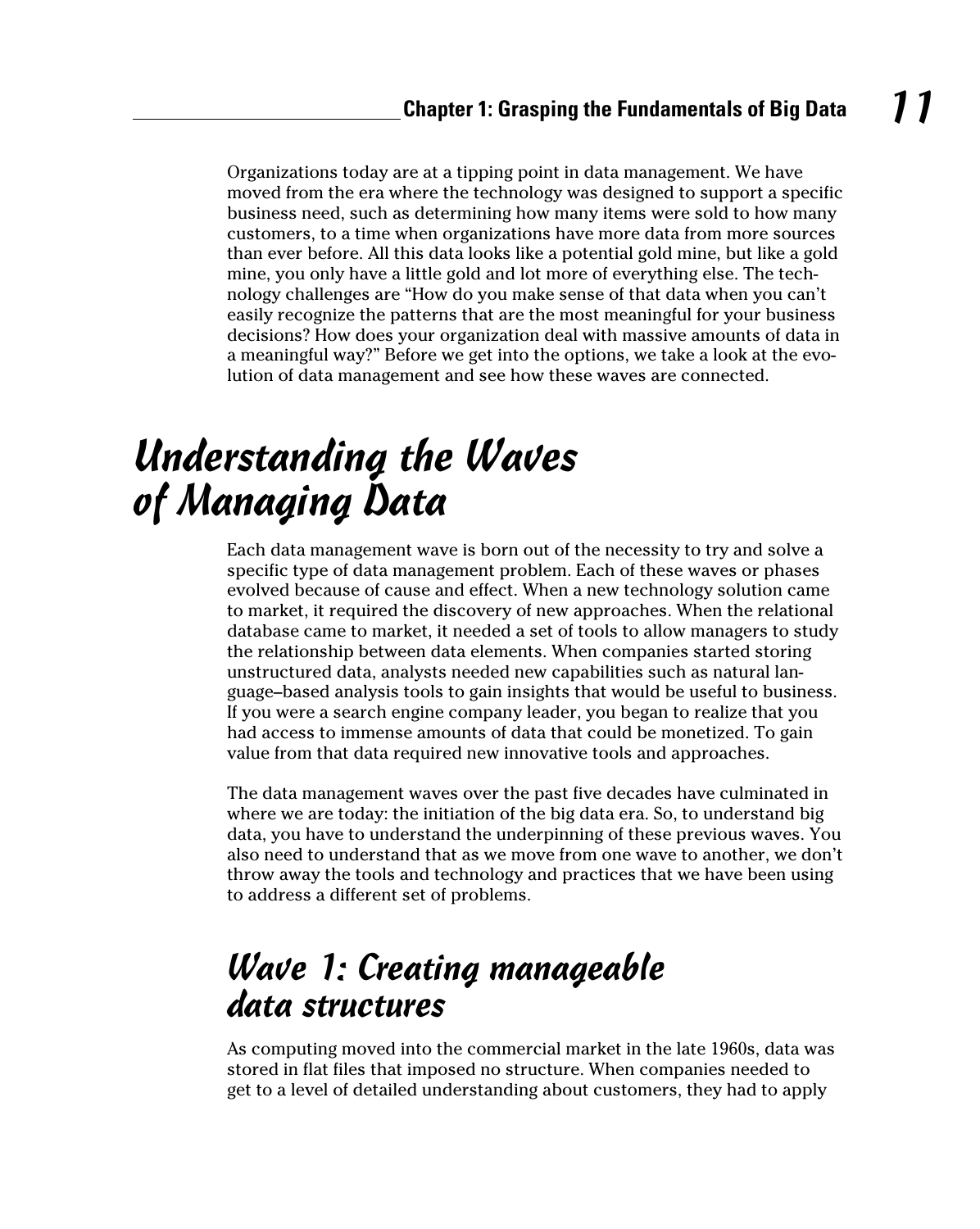brute-force methods, including very detailed programming models to create some value. Later in the 1970s, things changed with the invention of the relational data model and the relational database management system (RDBMS) that imposed structure and a method for improving performance. Most importantly, the relational model added a level of abstraction (the structured query language [SQL], report generators, and data management tools) so that it was easier for programmers to satisfy the growing business demands to extract value from data.

The relational model offered an ecosystem of tools from a large number of emerging software companies. It filled a growing need to help companies better organize their data and be able to compare transactions from one geography to another. In addition, it helped business managers who wanted to be able to examine information such as inventory and compare it to customer order information for decision-making purposes. But a problem emerged from this exploding demand for answers: Storing this growing volume of data was expensive and accessing it was slow. Making matters worse, lots of data duplication existed, and the actual business value of that data was hard to measure.

At this stage, an urgent need existed to find a new set of technologies to support the relational model. The Entity-Relationship (ER) model emerged, which added additional abstraction to increase the usability of the data. In this model, each item was defined independently of its use. Therefore, developers could create new relationships between data sources without complex programming. It was a huge advance at the time, and it enabled developers to push the boundaries of the technology and create more complex models requiring complex techniques for joining entities together. The market for relational databases exploded and remains vibrant today. It is especially important for transactional data management of highly structured data.

When the volume of data that organizations needed to manage grew out of control, the data warehouse provided a solution. The data warehouse enabled the IT organization to select a subset of the data being stored so that it would be easier for the business to try to gain insights. The data warehouse was intended to help companies deal with increasingly large amounts of structured data that they needed to be able to analyze by reducing the volume of the data to something smaller and more focused on a particular area of the business. It filled the need to separate operational decision support processing and decision support — for performance reasons. In addition, warehouses often store data from prior years for understanding organizational performance, identifying trends, and helping to expose patterns of behavior. It also provided an integrated source of information from across various data sources that could be used for analysis. Data warehouses were commercialized in the 1990s, and today, both content management systems and data warehouses are able to take advantage of improvements in scalability of hardware, virtualization technologies, and the ability to create integrated hardware and software systems, also known as appliances.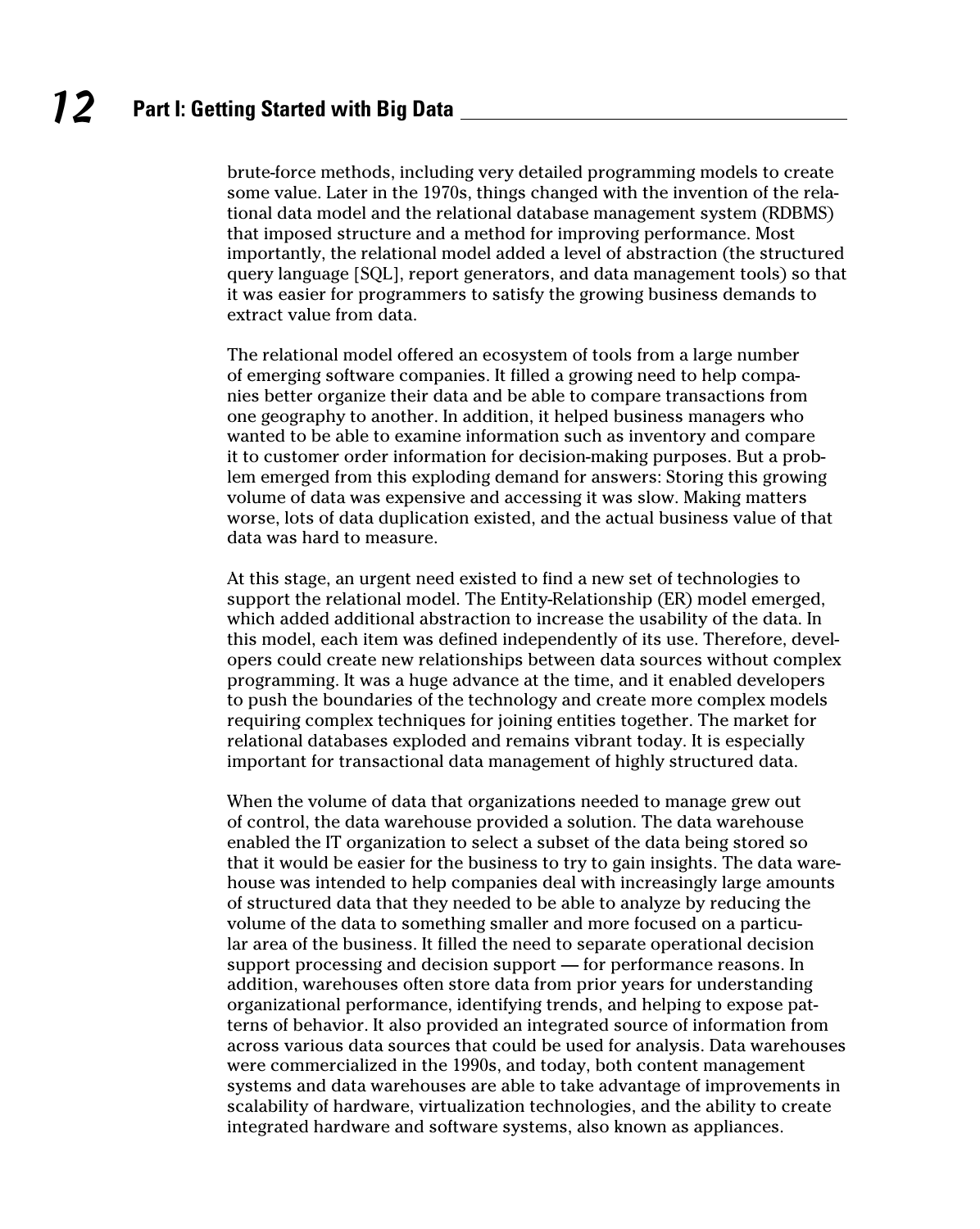Sometimes these data warehouses themselves were too complex and large and didn't offer the speed and agility that the business required. The answer was a further refinement of the data being managed through data marts. These data marts were focused on specific business issues and were much more streamlined and supported the business need for speedy queries than the more massive data warehouses. Like any wave of data management, the warehouse has evolved to support emerging technologies such as integrated systems and data appliances.

Data warehouses and data marts solved many problems for companies needing a consistent way to manage massive transactional data. But when it came to managing huge volumes of unstructured or semi-structured data, the warehouse was not able to evolve enough to meet changing demands. To complicate matters, data warehouses are typically fed in batch intervals, usually weekly or daily. This is fine for planning, financial reporting, and traditional marketing campaigns, but is too slow for increasingly real-time business and consumer environments.

How would companies be able to transform their traditional data management approaches to handle the expanding volume of unstructured data elements? The solution did not emerge overnight. As companies began to store unstructured data, vendors began to add capabilities such as *BLOBs (binary large objects).* In essence, an unstructured data element would be stored in a relational database as one contiguous chunk of data. This object could be labeled (that is, a customer inquiry) but you couldn't see what was inside that object. Clearly, this wasn't going to solve changing customer or business needs.

Enter the object database management system (ODBMS). The object database stored the BLOB as an addressable set of pieces so that we could see what was in there. Unlike the BLOB, which was an independent unit appended to a traditional relational database, the object database provided a unified approach for dealing with unstructured data. Object databases include a programming language and a structure for the data elements so that it is easier to manipulate various data objects without programming and complex joins. The object databases introduced a new level of innovation that helped lead to the second wave of data management.

### Wave 2: Web and content management

It's no secret that most data available in the world today is unstructured. Paradoxically, companies have focused their investments in the systems with structured data that were most closely associated with revenue: lineof-business transactional systems. Enterprise Content Management systems evolved in the 1980s to provide businesses with the capability to better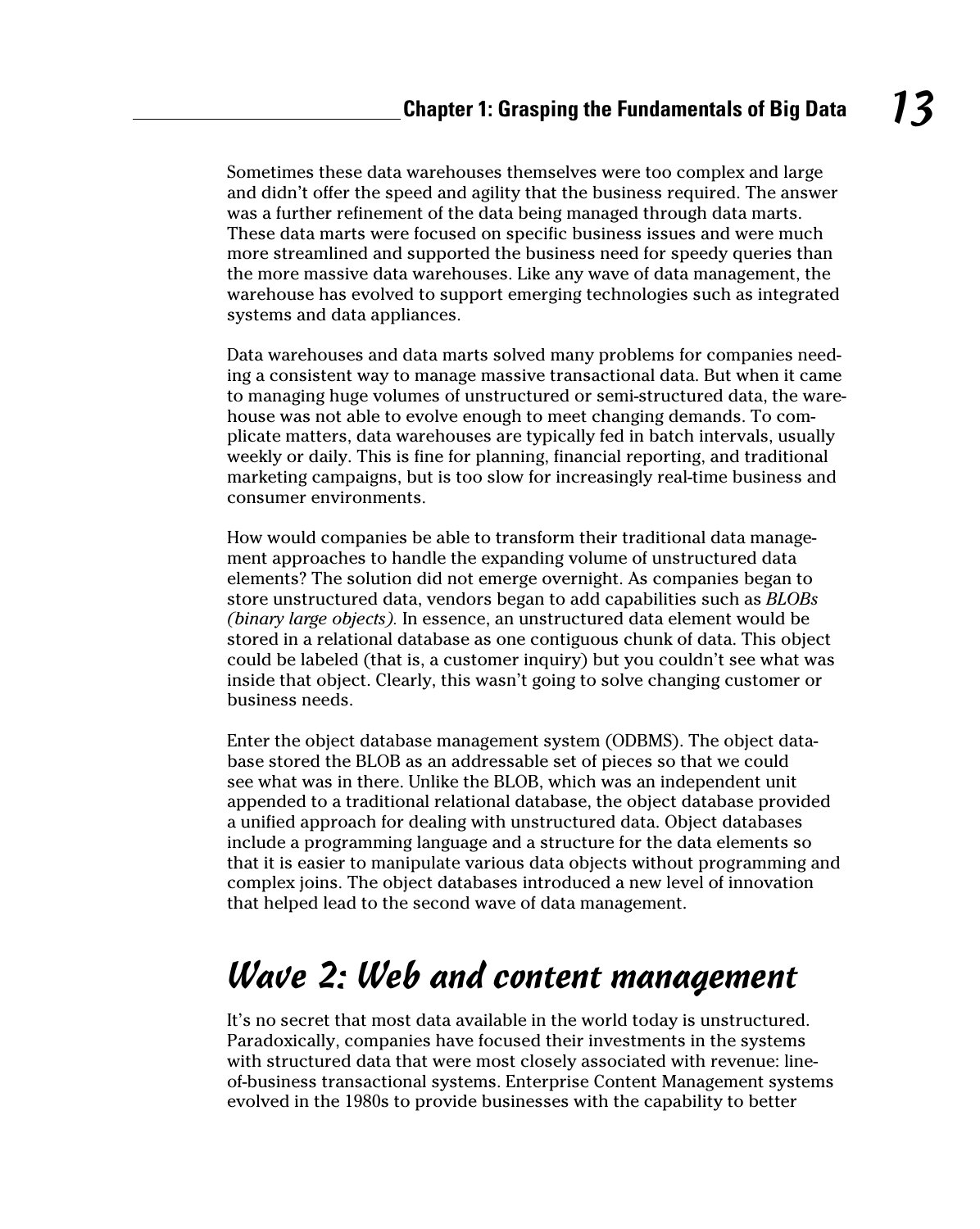manage unstructured data, mostly documents. In the 1990s with the rise of the web, organizations wanted to move beyond documents and store and manage web content, images, audio, and video.

The market evolved from a set of disconnected solutions to a more unified model that brought together these elements into a platform that incorporated business process management, version control, information recognition, text management, and collaboration. This new generation of systems added metadata (information about the organization and characteristics of the stored information). These solutions remain incredibly important for companies needing to manage all this data in a logical manner. But at the same time, a new generation of requirements has begun to emerge that drive us to the next wave. These new requirements have been driven, in large part, by a convergence of factors including the web, virtualization, and cloud computing. In this new wave, organizations are beginning to understand that they need to manage a new generation of data sources with an unprecedented amount and variety of data that needs to be processed at an unheard-of speed.

### Wave 3: Managing big data

Is big data really new or is it an evolution in the data management journey? The answer is yes — it is actually both. As with other waves in data management, big data is built on top of the evolution of data management practices over the past five decades. What is new is that for the first time, the cost of computing cycles and storage has reached a tipping point. Why is this important? Only a few years ago, organizations typically would compromise by storing snapshots or subsets of important information because the cost of storage and processing limitations prohibited them from storing everything they wanted to analyze.

In many situations, this compromise worked fine. For example, a manufacturing company might have collected machine data every two minutes to determine the health of systems. However, there could be situations where the snapshot would not contain information about a new type of defect and that might go unnoticed for months.

With big data, it is now possible to virtualize data so that it can be stored efficiently and, utilizing cloud-based storage, more cost-effectively as well. In addition, improvements in network speed and reliability have removed other physical limitations of being able to manage massive amounts of data at an acceptable pace. Add to this the impact of changes in the price and sophistication of computer memory. With all these technology transitions, it is now possible to imagine ways that companies can leverage data that would have been inconceivable only five years ago.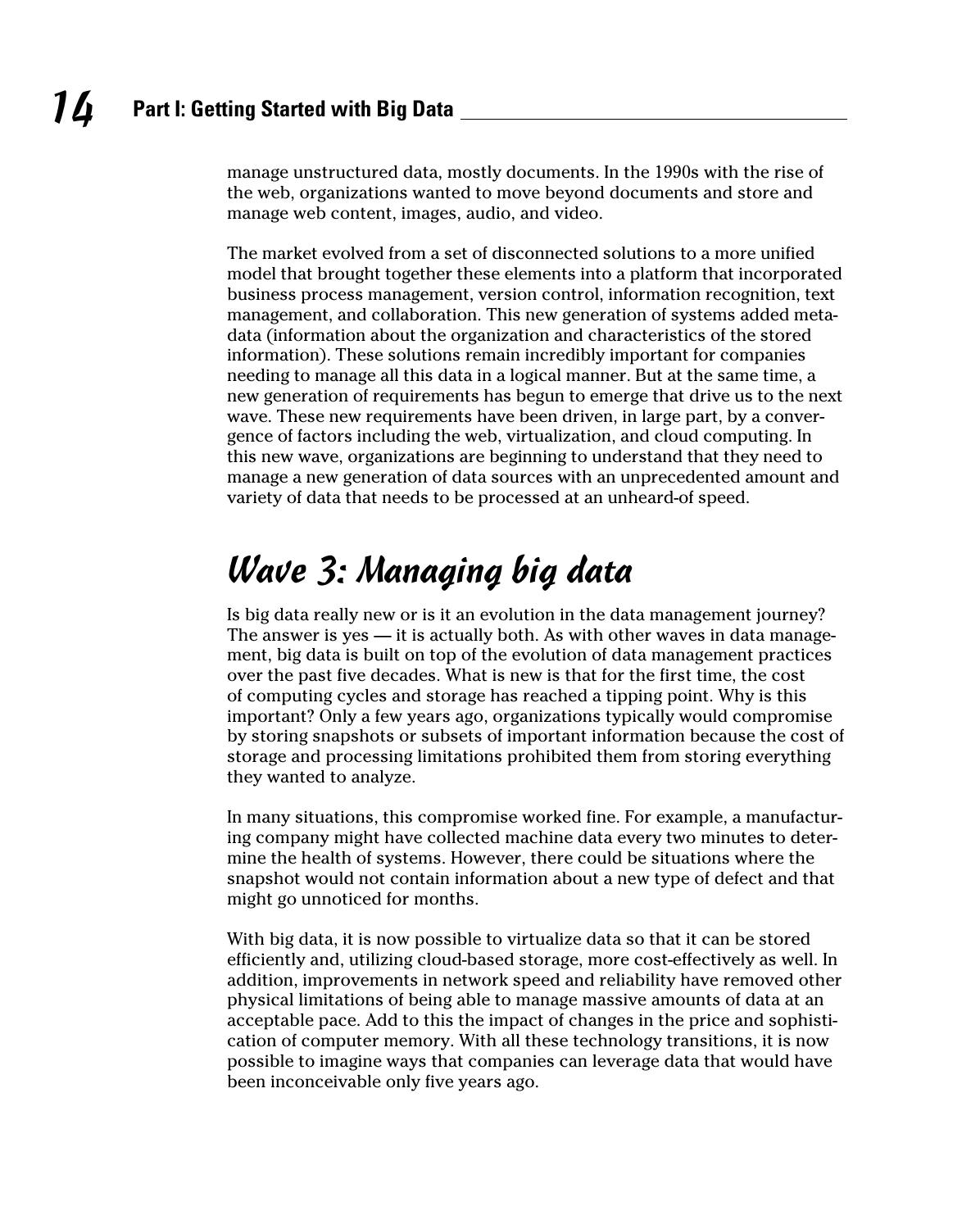But no technology transition happens in isolation; it happens when an important need exists that can be met by the availability and maturation of technology. Many of the technologies at the heart of big data, such as virtualization, parallel processing, distributed file systems, and in-memory databases, have been around for decades. Advanced analytics have also been around for decades, although they have not always been practical. Other technologies such as Hadoop and MapReduce have been on the scene for only a few years. This combination of technology advances can now address significant business problems. Businesses want to be able to gain insights and actionable results from many different kinds of data at the right speed — no matter how much data is involved.

If companies can analyze petabytes of data (equivalent to 20 million fourdrawer file cabinets filled with text files or 13.3 years of HDTV content) with acceptable performance to discern patterns and anomalies, businesses can begin to make sense of data in new ways. The move to big data is not just about businesses. Science, research, and government activities have also helped to drive it forward. Just think about analyzing the human genome or dealing with all the astronomical data collected at observatories to advance our understanding of the world around us. Consider the amount of data the government collects in its antiterrorist activities as well, and you get the idea that big data is not just about business.

Different approaches to handling data exist based on whether it is data in motion or data at rest. Here's a quick example of each. Data in motion would be used if a company is able to analyze the quality of its products during the manufacturing process to avoid costly errors. Data at rest would be used by a business analyst to better understand customers' current buying patterns based on all aspects of the customer relationship, including sales, social media data, and customer service interactions.

Keep in mind that we are still at an early stage of leveraging huge volumes of data to gain a 360-degree view of the business and anticipate shifts and changes in customer expectations. The technologies required to get the answers the business needs are still isolated from each other. To get to the desired end state, the technologies from all three waves will have to come together. As you will see as you read this book, big data is not simply about one tool or one technology. It is about how all these technologies come together to give the right insights, at the right time, based on the right data whether it is generated by people, machines, or the web.

# Defining Big Data

Big data is not a single technology but a combination of old and new technologies that helps companies gain actionable insight. Therefore, big data is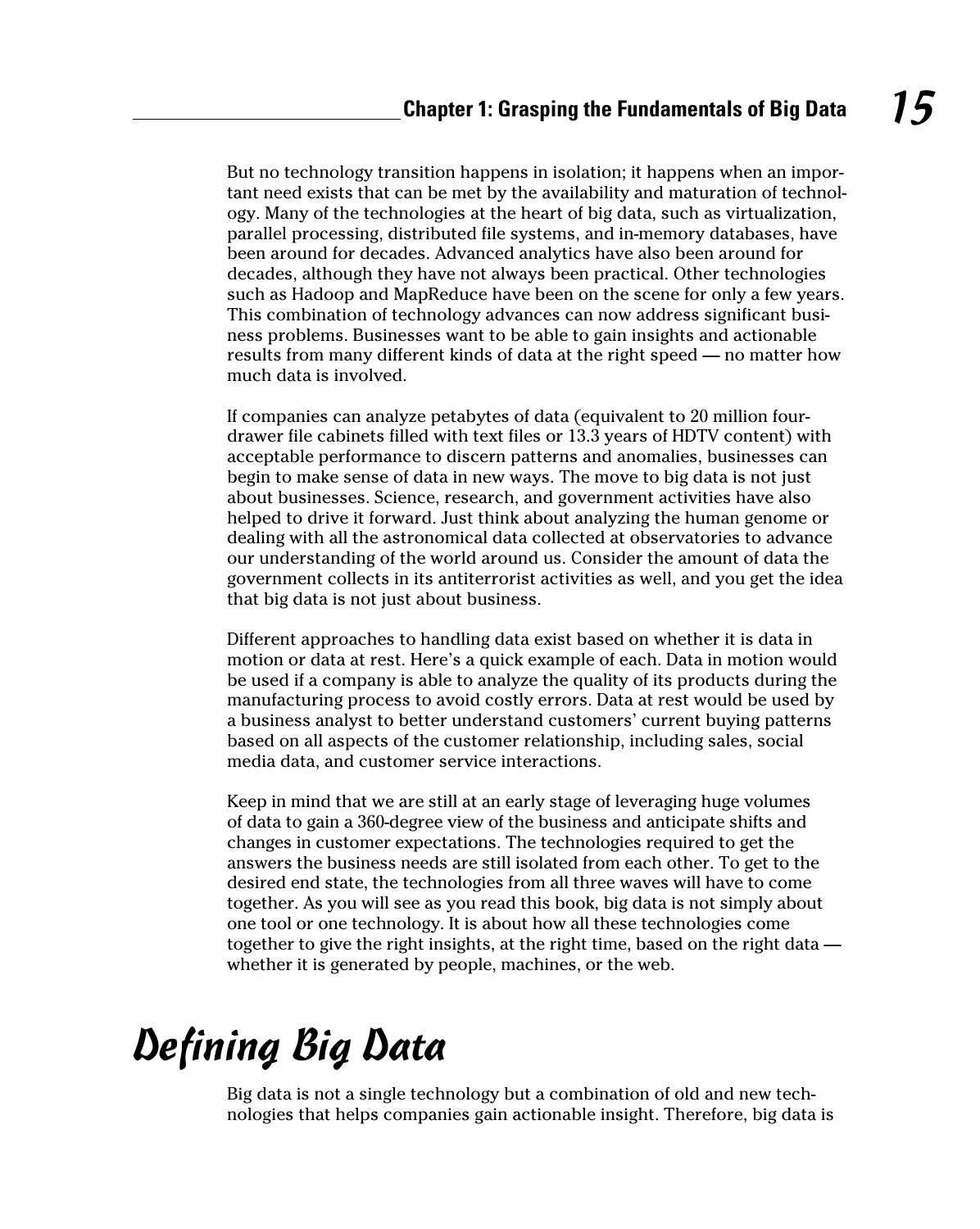the capability to manage a huge volume of disparate data, at the right speed, and within the right time frame to allow real-time analysis and reaction. As we note earlier in this chapter, big data is typically broken down by three characteristics:

- ✓ **Volume:** How much data
- ✓ **Velocity:** How fast that data is processed
- ✓ **Variety:** The various types of data



Although it's convenient to simplify big data into the three *V*s, it can be misleading and overly simplistic. For example, you may be managing a relatively small amount of very disparate, complex data or you may be processing a huge volume of very simple data. That simple data may be all structured or all unstructured. Even more important is the fourth *V:* veracity. How accurate is that data in predicting business value? Do the results of a big data analysis actually make sense?

It is critical that you don't underestimate the task at hand. Data must be able to be verified based on both accuracy and context. An innovative business may want to be able to analyze massive amounts of data in real time to quickly assess the value of that customer and the potential to provide additional offers to that customer. It is necessary to identify the right amount and types of data that can be analyzed to impact business outcomes. Big data incorporates all data, including structured data and unstructured data from e-mail, social media, text streams, and more. This kind of data management requires that companies leverage both their structured and unstructured data.

# Building a Successful Big Data Management Architecture

We have moved from an era where an organization could implement a database to meet a specific project need and be done. But as data has become the fuel of growth and innovation, it is more important than ever to have an underlying architecture to support growing requirements.

### Beginning with capture, organize, integrate, analyze, and act

Before we delve into the architecture, it is important to take into account the functional requirements for big data. Figure 1-1 illustrates that data must first be captured, and then organized and integrated. After this phase is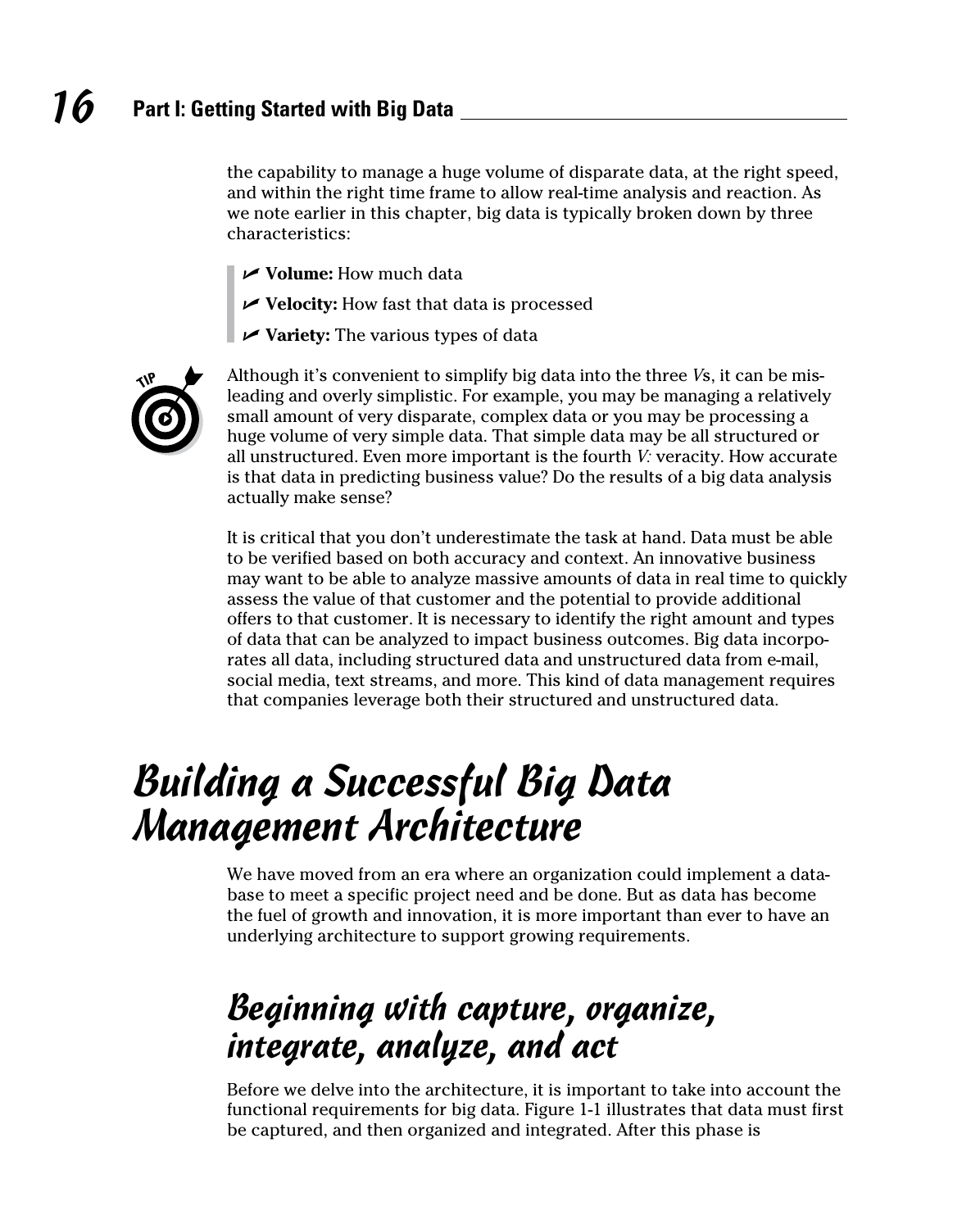successfully implemented, data can be analyzed based on the problem being addressed. Finally, management takes action based on the outcome of that analysis. For example, Amazon.com might recommend a book based on a past purchase or a customer might receive a coupon for a discount for a future purchase of a related product to one that was just purchased.



Although this sounds straightforward, certain nuances of these functions are complicated. Validation is a particularly important issue. If your organization is combining data sources, it is critical that you have the ability to validate that these sources make sense when combined. Also, certain data sources may contain sensitive information, so you must implement sufficient levels of security and governance. We cover data management in more detail in Chapter 7.



Of course, any foray into big data first needs to start with the problem you're trying to solve. That will dictate the kind of data that you need and what the architecture might look like.

## Setting the architectural foundation

In addition to supporting the functional requirements, it is important to support the required performance. Your needs will depend on the nature of the analysis you are supporting. You will need the right amount of computational power and speed. While some of the analysis you will do will be performed in real time, you will inevitably be storing some amount of data as well. Your architecture also has to have the right amount of redundancy so that you are protected from unanticipated latency and downtime.

Your organization and its needs will determine how much attention you have to pay to these performance issues. So, start out by asking yourself the following questions:

- $\angle$  How much data will my organization need to manage today and in the future?
- ✓ How often will my organization need to manage data in real time or near real time?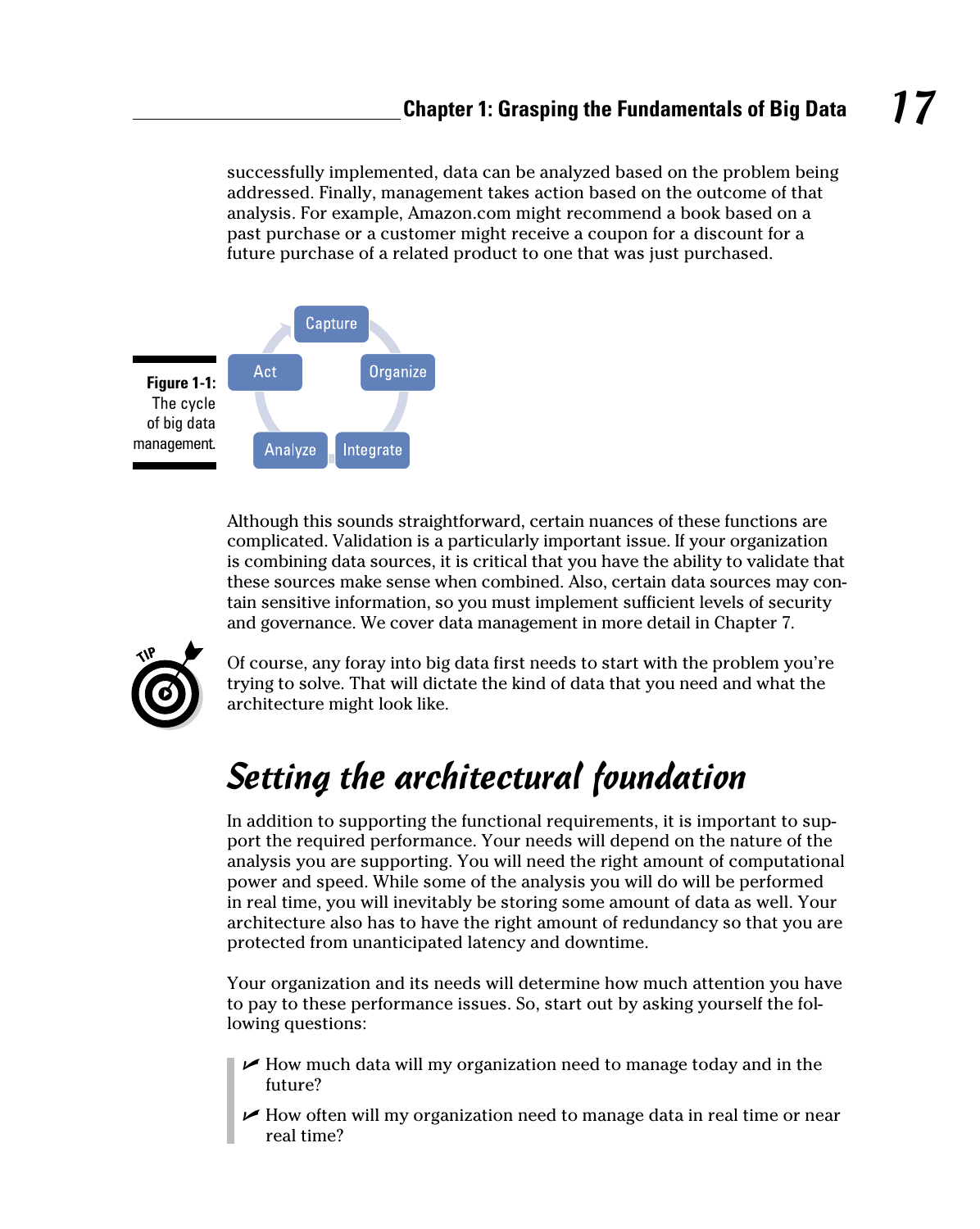- $\blacktriangleright$  How much risk can my organization afford? Is my industry subject to strict security, compliance, and governance requirements?
- $\blacktriangleright$  How important is speed to my need to manage data?
- $\blacktriangleright$  How certain or precise does the data need to be?

To understand big data, it helps to lay out the components of the architecture. A big data management architecture must include a variety of services that enable companies to make use of myriad data sources in a fast and effective manner. To help you make sense of this, we put the components into a diagram (see Figure 1-2) that will help you see what's there and the relationship between the components. In the next section, we explain each component and describe how these components are related to each other.



**Big Data Tech Stack** 

#### Interfaces and feeds

Before we get into the nitty-gritty of the big data technology stack itself, we'd like you to notice that on either side of the diagram are indications of interfaces and feeds into and out of both internally managed data and data feeds from external sources. To understand how big data works in the real world, it is important to start by understanding this necessity. In fact, what makes big data big is the fact that it relies on picking up lots of data from lots of sources. Therefore, open application programming interfaces (APIs) will be core to any big data architecture. In addition, keep in mind that interfaces exist at every level and between every layer of the stack. Without integration services, big data can't happen.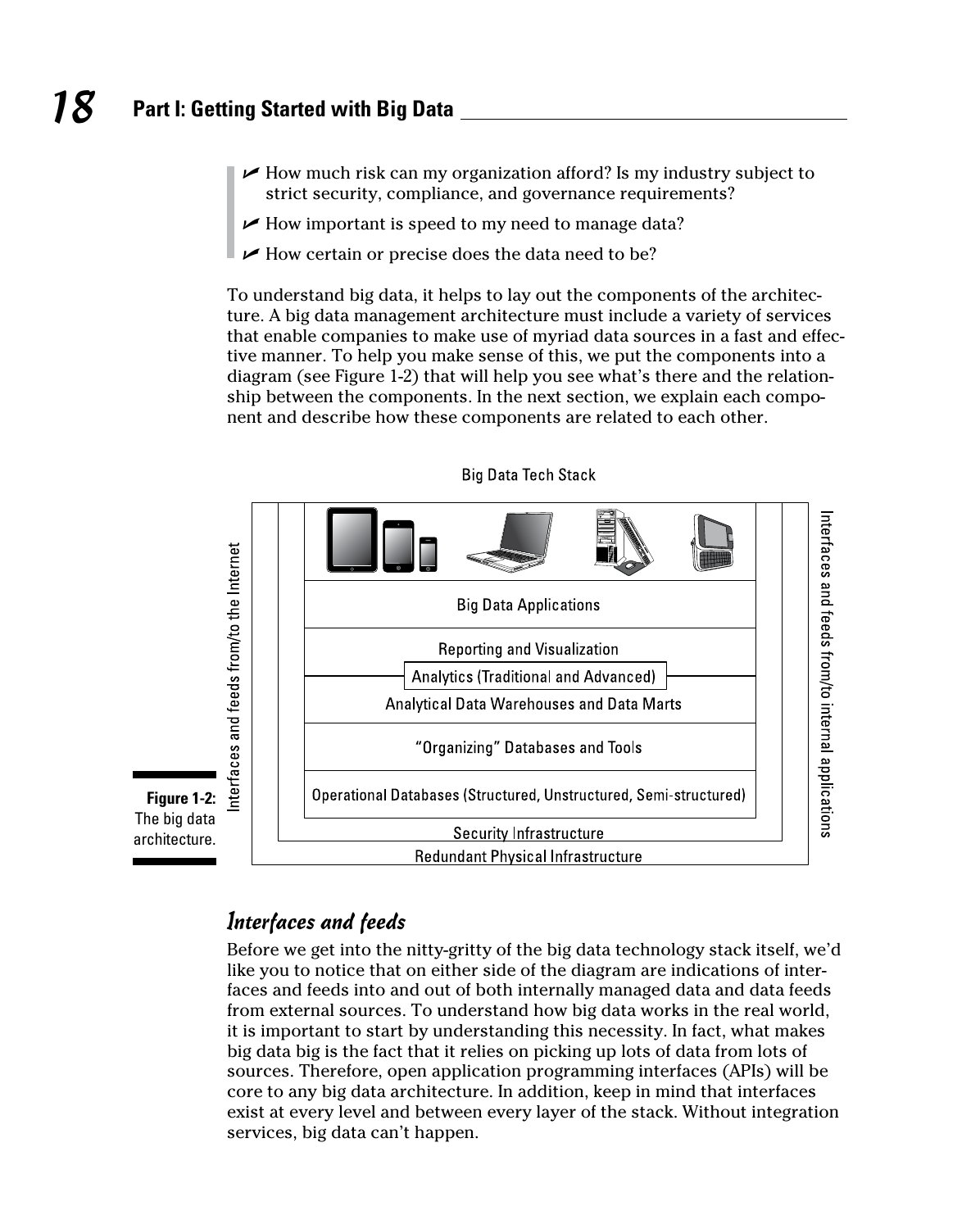#### Redundant physical infrastructure

The supporting physical infrastructure is fundamental to the operation and scalability of a big data architecture. In fact, without the availability of robust physical infrastructures, big data would probably not have emerged as such an important trend. To support an unanticipated or unpredictable volume of data, a physical infrastructure for big data has to be different than that for traditional data. The physical infrastructure is based on a distributed computing model. This means that data may be physically stored in many different locations and can be linked together through networks, the use of a distributed file system, and various big data analytic tools and applications.

Redundancy is important because we are dealing with so much data from so many different sources. Redundancy comes in many forms. If your company has created a private cloud, you will want to have redundancy built within the private environment so that it can scale out to support changing workloads. If your company wants to contain internal IT growth, it may use external cloud services to augment its internal resources. In some cases, this redundancy may come in the form of a Software as a Service (SaaS) offering that allows companies to do sophisticated data analysis as a service. The SaaS approach offers lower costs, quicker startup, and seamless evolution of the underlying technology.

#### Security infrastructure

The more important big data analysis becomes to companies, the more important it will be to secure that data. For example, if you are a healthcare company, you will probably want to use big data applications to determine changes in demographics or shifts in patient needs. This data about your constituents needs to be protected both to meet compliance requirements and to protect the patients' privacy. You will need to take into account who is allowed to see the data and under what circumstances they are allowed to do so. You will need to be able to verify the identity of users as well as protect the identity of patients. These types of security requirements need to be part of the big data fabric from the outset and not an afterthought.

#### Operational data sources

When you think about big data, it is important to understand that you have to incorporate all the data sources that will give you a complete picture of your business and see how the data impacts the way you operate your business. Traditionally, an operational data source consisted of highly structured data managed by the line of business in a relational database. But as the world changes, it is important to understand that operational data now has to encompass a broader set of data sources, including unstructured sources such as customer and social media data in all its forms.

You find new emerging approaches to data management in the big data world, including document, graph, columnar, and geospatial database architectures. Collectively, these are referred to as *NoSQL,* or not only SQL,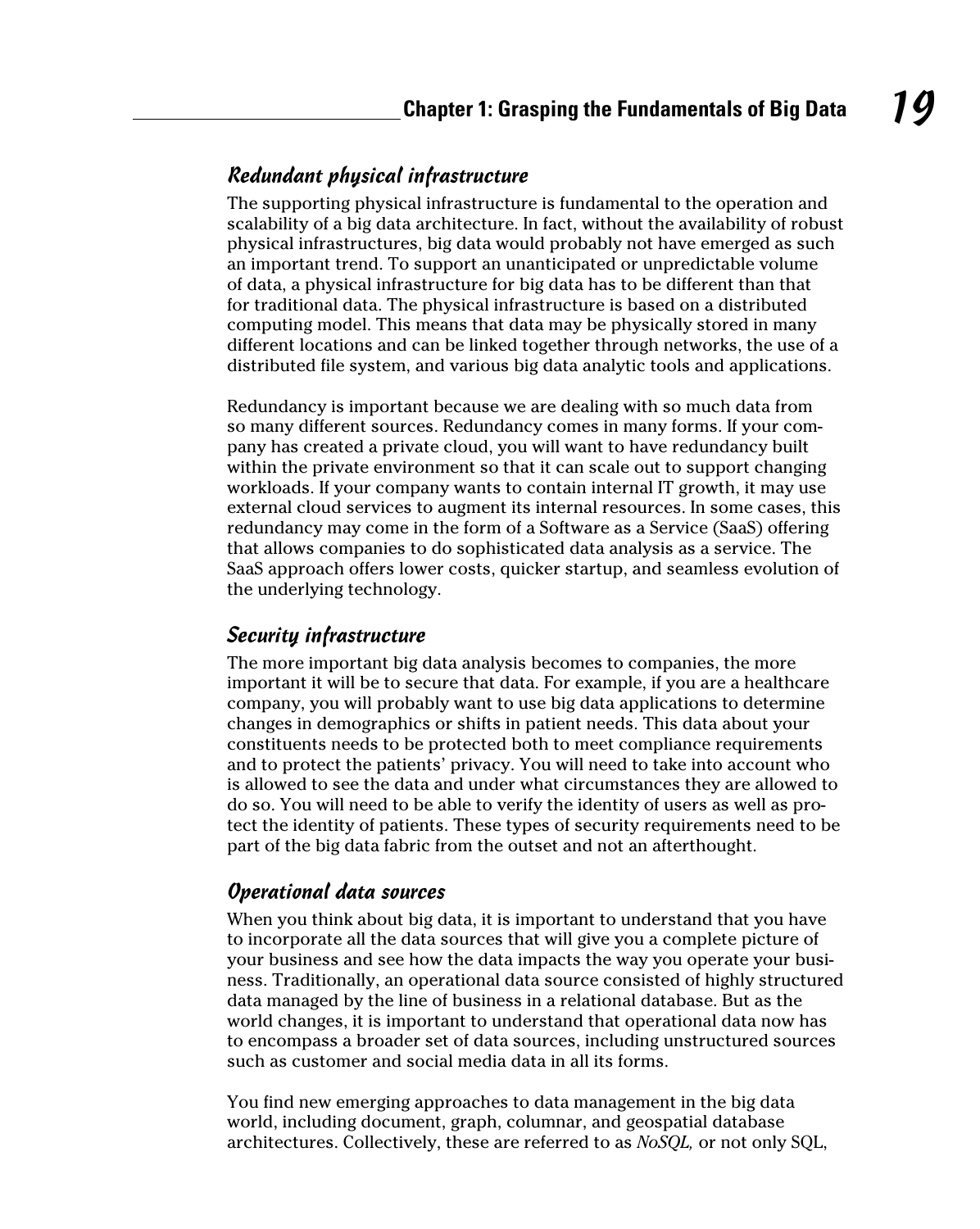databases. In essence, you need to map the data architectures to the types of transactions. Doing so will help to ensure the *right* data is available when you need it. You also need data architectures that support complex unstructured content. You need to include both relational databases and nonrelational databases in your approach to harnessing big data. It is also necessary to include unstructured data sources, such as content management systems, so that you can get closer to that 360-degree business view.

All these operational data sources have several characteristics in common:

- $\triangleright$  They represent systems of record that keep track of the critical data required for real-time, day-to-day operation of the business.
- ✓ They are continually updated based on transactions happening within business units and from the web.
- $\triangleright$  For these sources to provide an accurate representation of the business, they must blend structured and unstructured data.
- $\triangleright$  These systems also must be able to scale to support thousands of users on a consistent basis. These might include transactional e-commerce systems, customer relationship management systems, or call center applications.

### Performance matters

Your data architecture also needs to perform in concert with your organization's supporting infrastructure. For example, you might be interested in running models to determine whether it is safe to drill for oil in an offshore area given real-time data of temperature, salinity, sediment resuspension, and a host of other biological, chemical, and physical properties of the water column. It might take days to run this model using a traditional server configuration. However, using a distributed computing model, what took days might now take minutes.

Performance might also determine the kind of database you would use. For example, in some situations, you may want to understand how two very distinct data elements are related. What is the relationship between buzz on a social network and the growth in sales? This is not the typical query you could ask of a structured, relational database. A graphing database might be a better choice, as it is specifically designed to separate the "nodes" or entities from its "properties" or the information that defines that entity, and the "edge" or relationship between nodes and properties. Using the right database will also improve performance. Typically the graph database will be used in scientific and technical applications.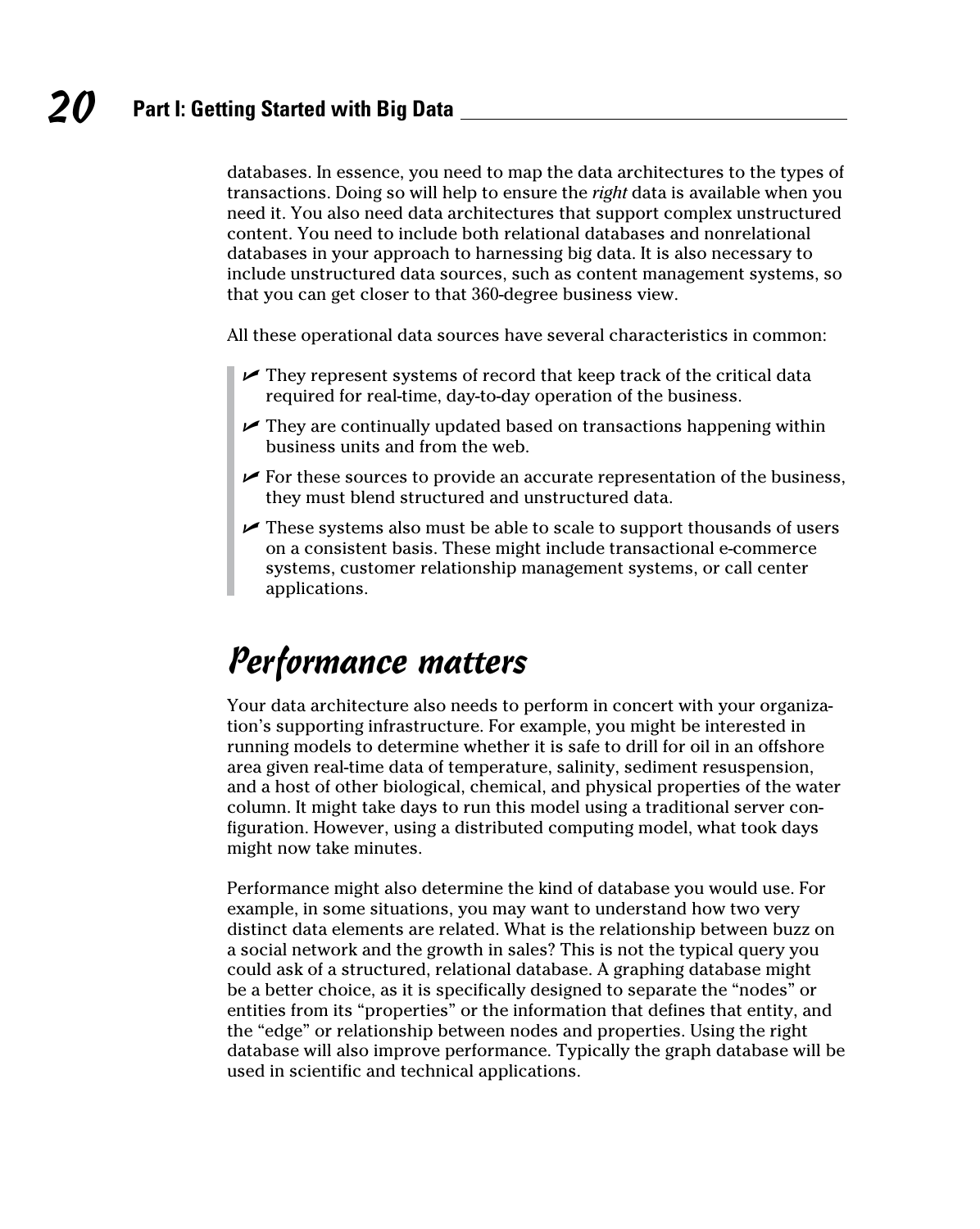Other important operational database approaches include columnar databases that store information efficiently in columns rather than rows. This approach leads to faster performance because input/output is extremely fast. When geographic data storage is part of the equation, a spatial database is optimized to store and query data based on how objects are related in space.

#### Organizing data services and tools

Not all the data that organizations use is operational. A growing amount of data comes from a variety of sources that aren't quite as organized or straightforward, including data that comes from machines or sensors, and massive public and private data sources. In the past, most companies weren't able to either capture or store this vast amount of data. It was simply too expensive or too overwhelming. Even if companies were able to capture the data, they did not have the tools to do anything about it. Very few tools could make sense of these vast amounts of data. The tools that did exist were complex to use and did not produce results in a reasonable time frame. In the end, those who really wanted to go to the enormous effort of analyzing this data were forced to work with snapshots of data. This has the undesirable effect of missing important events because they were not in a particular snapshot.

#### MapReduce, Hadoop, and Big Table

With the evolution of computing technology, it is now possible to manage immense volumes of data that previously could have only been handled by supercomputers at great expense. Prices of systems have dropped, and as a result, new techniques for distributed computing are mainstream. The real breakthrough in big data happened as companies like Yahoo!, Google, and Facebook came to the realization that they needed help in monetizing the massive amounts of data their offerings were creating.

These emerging companies needed to find new technologies that would allow them to store, access, and analyze huge amounts of data in near real time so that they could monetize the benefits of owning this much data about participants in their networks. Their resulting solutions are transforming the data management market. In particular, the innovations MapReduce, Hadoop, and Big Table proved to be the sparks that led to a new generation of data management. These technologies address one of the most fundamental problems — the capability to process massive amounts of data efficiently, costeffectively, and in a timely fashion.

#### MapReduce

MapReduce was designed by Google as a way of efficiently executing a set of functions against a large amount of data in batch mode. The "map" component distributes the programming problem or tasks across a large number of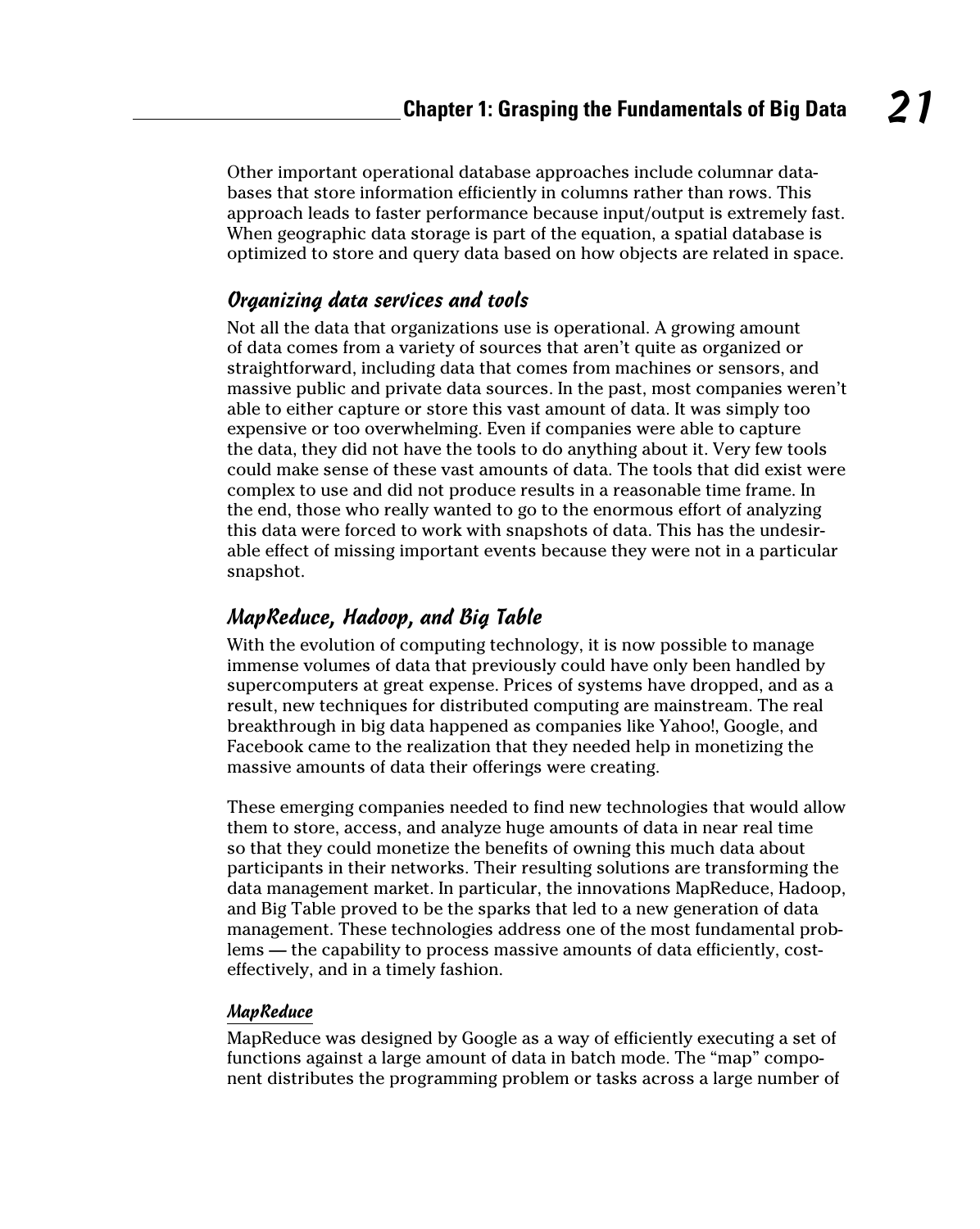systems and handles the placement of the tasks in a way that balances the load and manages recovery from failures. After the distributed computation is completed, another function called "reduce" aggregates all the elements back together to provide a result. An example of MapReduce usage would be to determine how many pages of a book are written in each of 50 different languages.

#### Big Table

Big Table was developed by Google to be a distributed storage system intended to manage highly scalable structured data. Data is organized into tables with rows and columns. Unlike a traditional relational database model, Big Table is a sparse, distributed, persistent multidimensional sorted map. It is intended to store huge volumes of data across commodity servers.

#### Hadoop

Hadoop is an Apache-managed software framework derived from MapReduce and Big Table. Hadoop allows applications based on MapReduce to run on large clusters of commodity hardware. The project is the foundation for the computing architecture supporting Yahoo!'s business. Hadoop is designed to parallelize data processing across computing nodes to speed computations and hide latency. Two major components of Hadoop exist: a massively scalable distributed file system that can support petabytes of data and a massively scalable MapReduce engine that computes results in batch.

### Traditional and advanced analytics

What does your business now do with all the data in all its forms to try to make sense of it for the business? It requires many different approaches to analysis, depending on the problem being solved. Some analyses will use a traditional data warehouse, while other analyses will take advantage of advanced predictive analytics. Managing big data holistically requires many different approaches to help the business to successfully plan for the future.

#### Analytical data warehouses and data marts

After a company sorts through the massive amounts of data available, it is often pragmatic to take the subset of data that reveals patterns and put it into a form that's available to the business. These warehouses and marts provide compression, multilevel partitioning, and a massively parallel processing architecture.

#### Big data analytics

The capability to manage and analyze petabytes of data enables companies to deal with clusters of information that could have an impact on the business. This requires analytical engines that can manage this highly distributed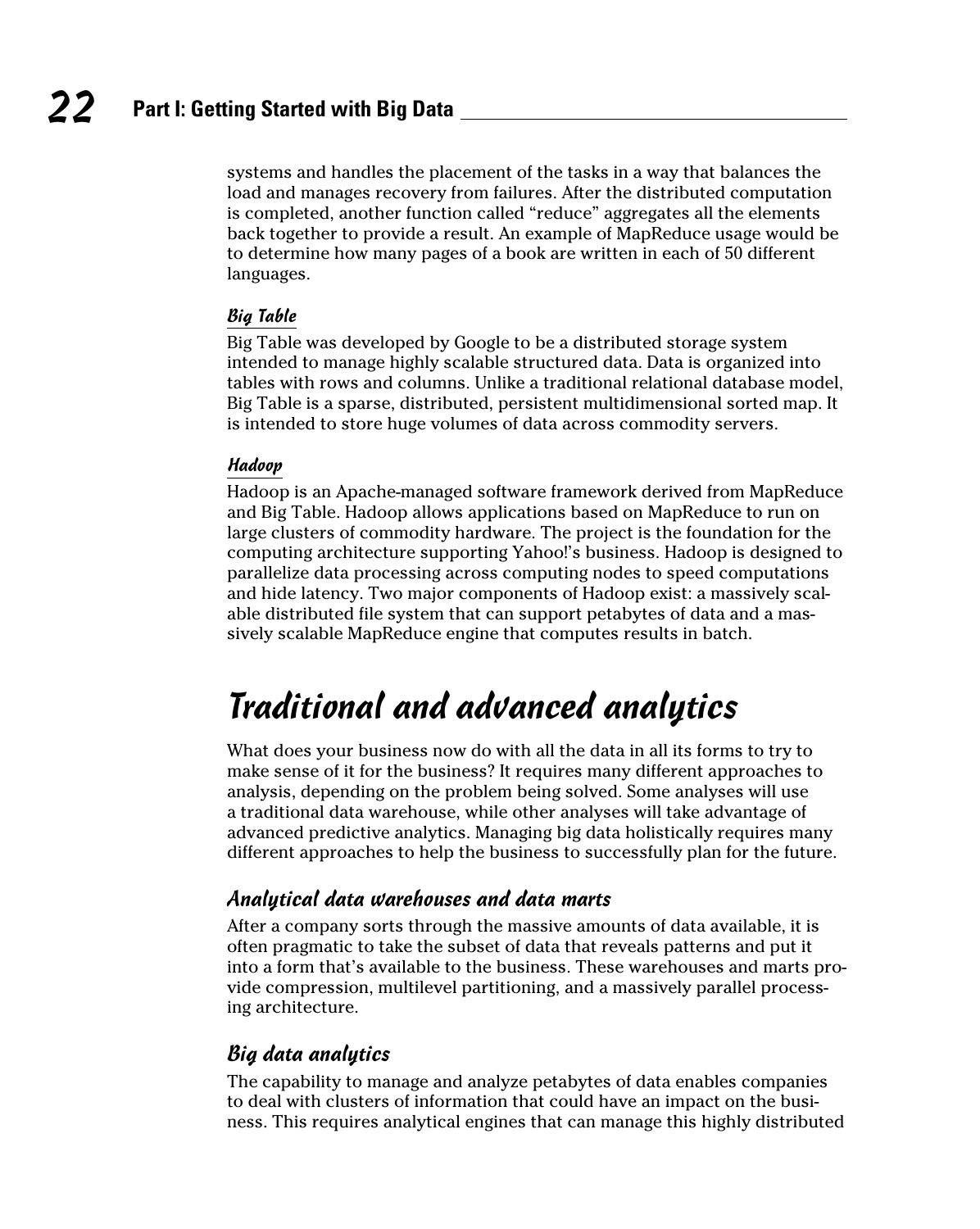data and provide results that can be optimized to solve a business problem. Analytics can get quite complex with big data. For example, some organizations are using predictive models that couple structured and unstructured data together to predict fraud. Social media analytics, text analytics, and new kinds of analytics are being utilized by organizations looking to gain insight into big data. Big data analytics are described in more detail in chapters 12, 13, and 14.

#### Reporting and visualization

Organizations have always relied on the capability to create reports to give them an understanding of what the data tells them about everything from monthly sales figures to projections of growth. Big data changes the way that data is managed and used. If a company can collect, manage, and analyze enough data, it can use a new generation of tools to help management truly understand the impact not just of a collection of data elements but also how these data elements offer context based on the business problem being addressed. With big data, reporting and data visualization become tools for looking at the context of how data is related and the impact of those relationships on the future.

#### Big data applications

Traditionally, the business expected that data would be used to answer questions about what to do and when to do it. Data was often integrated as fields into general-purpose business applications. With the advent of big data, this is changing. Now, we are seeing the development of applications that are designed specifically to take advantage of the unique characteristics of big data.

Some of the emerging applications are in areas such as healthcare, manufacturing management, traffic management, and so on. What do all these big data applications have in common? They rely on huge volumes, velocities, and varieties of data to transform the behavior of a market. In healthcare, a big data application might be able to monitor premature infants to determine when data indicates when intervention is needed. In manufacturing, a big data application can be used to prevent a machine from shutting down during a production run. A big data traffic management application can reduce the number of traffic jams on busy city highways to decrease accidents, save fuel, and reduce pollution.

# The Big Data Journey

Companies have always had to deal with lots of data in lots of forms. The change that big data brings is what you can do with that information. If you have the right technology in place, you can use big data to anticipate and solve business problems and react to opportunities. With big data, you can